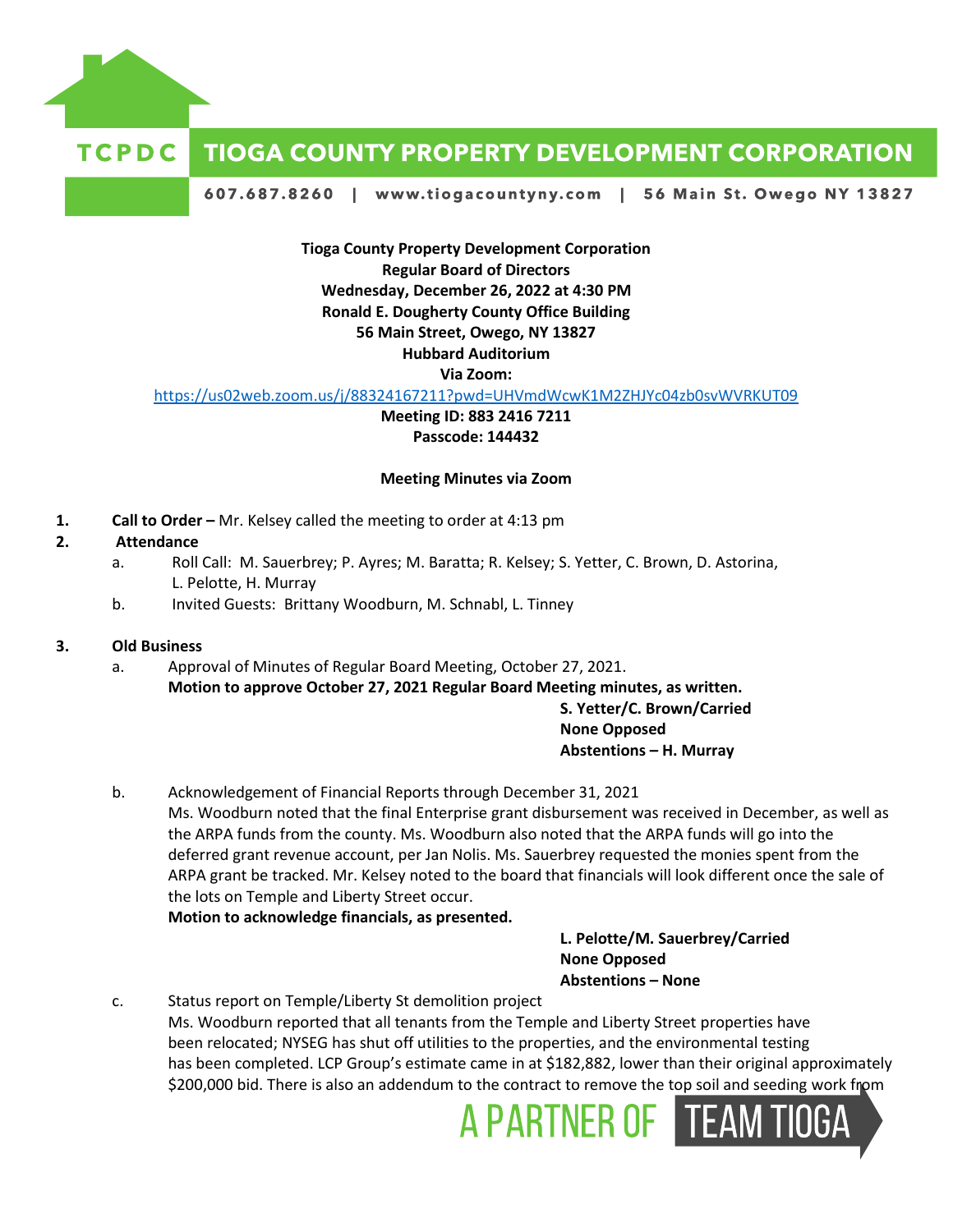the contract. She also noted that 96-102 Liberty Street, the garage structure, was taken out of LCP's contract because the Owego Apalachin School District will be demoing that structure. LCP will tentatively start demolition on February 9. The board previously voted via email to authorize R. Kelsey to sign the contract between LCP Group and TCPDC. Local approvals from the Village of Owego for the INHS project will take place at the end of February.

**Motion to authorize email vote authorizing R. Kelsey to sign the demolition contract between LCP Group and TCPDC.** 

> **P. Ayers/M. Sauerbrey/Carried None Opposed Abstentions – H. Murray**

d. Status of purchase of property on Liberty Street/OACSD project

The board previously authorized R. Kelsey to sign the MOU between TCPDC and the OACSD for the project on Liberty Street via email. The MOU is now in place. Lead and asbestos testing has taken place on the property and a remediation firm is lined up. The Hooker Foundation approved the grant request for \$65,000, with a 50% match from the OACSD. Ms. Woodburn just received the grant agreement before the meeting. The board agreed to pass the agreement contingent upon legal counsel approval. Mr. Kelsey recognized Mark Dixson of the Hooker Foundation for his efforts and support of the project. The board agreed to allow Ms. Woodburn to write a press release regarding the project when the time comes.

**Motion to pass agreement with Hooker Foundation contingent upon review by J. Meagher, legal counsel.**

> **P. Ayers/S. Yetter/Carried None Opposed Abstentions – None**

**Motion to authorize email vote authorizing R. Kelsey to sign the MOU with the Owego Appalachin Central School District.** 

> **S. Yetter/D. Astorina/Carried None Opposed Abstentions – H. Murray**

e. Status of 80, 82 and 84 Main St, Candor NYMS Project.

Ms. Woodburn gave the board an update on this project. She noted that financing has been secured from Tioga State Bank, the property owner and the contractor are working on their contract and working on finalizing their MWBE utilization plan. Construction on the project is expected to start soon, once environmental clearance from the state is granted.

- 4. New Business
	- a. Status of Audit for 2021

Ms. Woodburn gave the board an update about the audit. Ms. Woodburn has been working with Bonadio to complete the process.

b. Contract of sale agreement between TCPDC and INHS for Temple/Liberty Street properties Ms. Woodburn reported that the contract of sale between INHS and TCPDC for the purchase of the Temple and Liberty Street properties has been reviewed by J. Meagher. INHS will not be able to apply for their grant funding until the fall of 2022. The contract of sale states that INHS has until March 31, 2024 to purchase property from TCPDC. The sale is also contingent upon the approval from the Village of Owego.

**Motion to authorize R. Kelsey to sign contract of sale between INHS and TCPDC for the Temple and Liberty Street properties.** 

> **P. Ayers/S. Yetter/Carried None Opposed Abstentions – H. Murray**